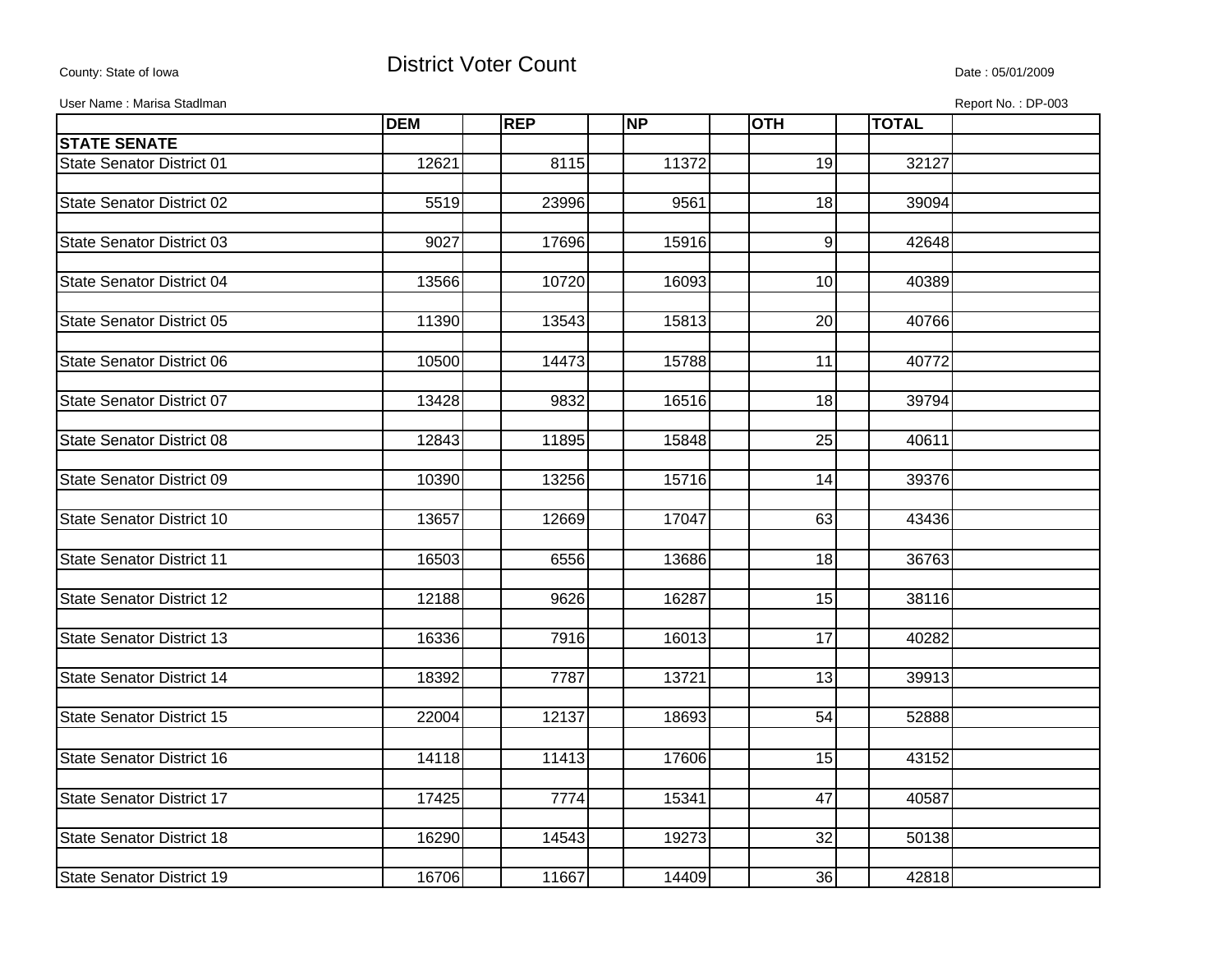|                                  |       | <b>REP</b> | <b>NP</b> | <b>OTH</b>     | <b>TOTAL</b> | Page 2 |
|----------------------------------|-------|------------|-----------|----------------|--------------|--------|
| <b>State Senator District 20</b> | 11683 | 13056      | 16625     | 20             | 41384        |        |
|                                  |       |            |           |                |              |        |
| <b>State Senator District 21</b> | 18012 | 12501      | 14309     | 27             | 44849        |        |
|                                  |       |            |           |                |              |        |
| <b>State Senator District 22</b> | 12167 | 12394      | 15064     | 14             | 39639        |        |
| <b>State Senator District 23</b> | 17459 | 12283      | 19548     | 181            | 49471        |        |
|                                  |       |            |           |                |              |        |
| <b>State Senator District 24</b> | 16519 | 17383      | 21927     | 37             | 55866        |        |
|                                  |       |            |           |                |              |        |
| <b>State Senator District 25</b> | 13252 | 10775      | 14441     | 18             | 38486        |        |
|                                  |       |            |           |                |              |        |
| <b>State Senator District 26</b> | 11214 | 11092      | 16201     | 17             | 38524        |        |
|                                  |       |            |           |                |              |        |
| <b>State Senator District 27</b> | 10843 | 14040      | 14933     | 9              | 39825        |        |
|                                  |       |            |           |                |              |        |
| <b>State Senator District 28</b> | 11700 | 12878      | 13147     | 15             | 37740        |        |
| <b>State Senator District 29</b> | 10675 | 15918      | 14963     | 14             | 41570        |        |
|                                  |       |            |           |                |              |        |
| <b>State Senator District 30</b> | 15837 | 15969      | 13146     | 35             | 44987        |        |
|                                  |       |            |           |                |              |        |
| <b>State Senator District 31</b> | 20203 | 8391       | 10147     | 39             | 38780        |        |
|                                  |       |            |           |                |              |        |
| <b>State Senator District 32</b> | 17929 | 14173      | 12961     | 39             | 45102        |        |
|                                  |       |            |           |                |              |        |
| <b>State Senator District 33</b> | 18187 | 5175       | 9473      | 50             | 32885        |        |
| <b>State Senator District 34</b> | 19600 | 8402       | 11786     | 25             | 39813        |        |
|                                  |       |            |           |                |              |        |
| <b>State Senator District 35</b> | 18855 | 22301      | 19319     | 45             | 60520        |        |
|                                  |       |            |           |                |              |        |
| <b>State Senator District 36</b> | 12807 | 14845      | 14990     | 12             | 42654        |        |
|                                  |       |            |           |                |              |        |
| <b>State Senator District 37</b> | 16025 | 14185      | 16390     | 21             | 46621        |        |
|                                  |       |            |           |                |              |        |
| <b>State Senator District 38</b> | 13790 | 12501      | 15768     | 20             | 42079        |        |
| <b>State Senator District 39</b> | 26733 | 8792       | 19024     | 147            | 54696        |        |
|                                  |       |            |           |                |              |        |
| State Senator District 40        | 12686 | 11639      | 16259     | $\overline{7}$ | 40591        |        |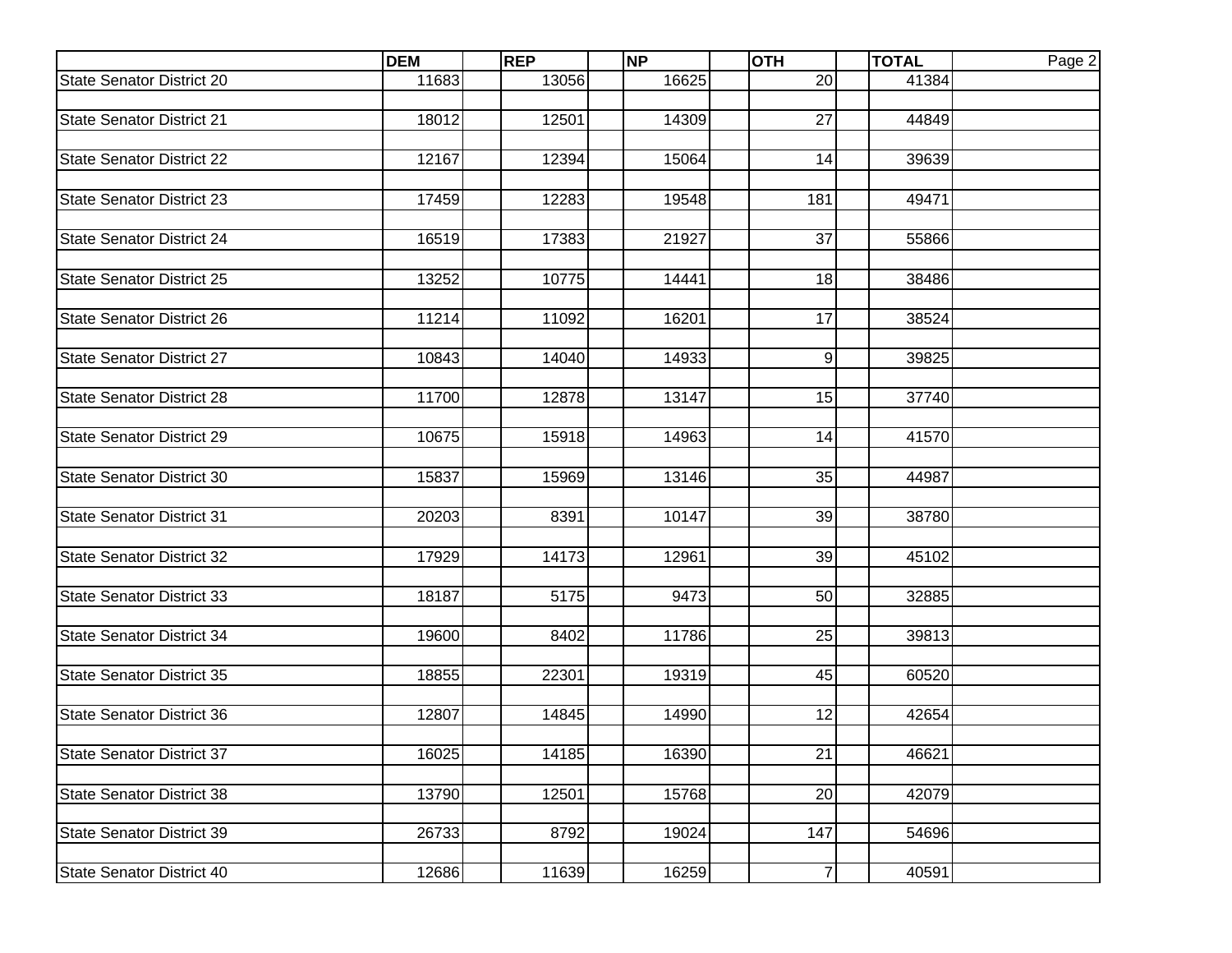|                                   | <b>DEM</b> | <b>REP</b> | <b>NP</b> | <b>OTH</b>      | <b>TOTAL</b> | Page 3 |
|-----------------------------------|------------|------------|-----------|-----------------|--------------|--------|
| <b>State Senator District 41</b>  | 13964      | 14090      | 18191     | 28              | 46273        |        |
|                                   |            |            |           |                 |              |        |
| <b>State Senator District 42</b>  | 13361      | 11642      | 19213     | 12              | 44228        |        |
|                                   |            |            |           |                 |              |        |
| <b>State Senator District 43</b>  | 15802      | 7690       | 17082     | 25              | 40599        |        |
|                                   |            |            |           |                 |              |        |
| <b>State Senator District 44</b>  | 17200      | 9368       | 12780     | 18              | 39366        |        |
|                                   |            |            |           |                 |              |        |
| <b>State Senator District 45</b>  | 13217      | 13481      | 15581     | 37              | 42316        |        |
| <b>State Senator District 46</b>  | 14721      | 9228       | 13901     | 25              | 37875        |        |
|                                   |            |            |           |                 |              |        |
| <b>State Senator District 47</b>  | 16540      | 9593       | 12161     | 5 <sup>1</sup>  | 38299        |        |
|                                   |            |            |           |                 |              |        |
| <b>State Senator District 48</b>  | 11230      | 14360      | 14273     | $\overline{22}$ | 39885        |        |
|                                   |            |            |           |                 |              |        |
| <b>State Senator District 49</b>  | 9604       | 19428      | 14657     | 22              | 43711        |        |
|                                   |            |            |           |                 |              |        |
| <b>State Senator District 50</b>  | 13627      | 10581      | 13523     | 22              | 37753        |        |
|                                   |            |            |           |                 |              |        |
| <b>TOTAL</b>                      | 728345     | 613768     | 766482    | 1462            | 2110057      |        |
|                                   |            |            |           |                 |              |        |
| <b>STATE HOUSE</b>                |            |            |           |                 |              |        |
| State Representative District 001 | 6862       | 4620       | 6209      | 8 <sup>1</sup>  | 17699        |        |
|                                   |            |            |           |                 |              |        |
| State Representative District 002 | 5759       | 3495       | 5163      | 11              | 14428        |        |
|                                   | 3657       | 10032      | 5800      | 11              | 19500        |        |
| State Representative District 003 |            |            |           |                 |              |        |
| State Representative District 004 | 1862       | 13964      | 3761      | $\overline{7}$  | 19594        |        |
|                                   |            |            |           |                 |              |        |
| State Representative District 005 | 3429       | 9801       | 6876      | $\overline{2}$  | 20108        |        |
|                                   |            |            |           |                 |              |        |
| State Representative District 006 | 5598       | 7895       | 9040      | $\overline{7}$  | 22540        |        |
|                                   |            |            |           |                 |              |        |
| State Representative District 007 | 7179       | 4899       | 7927      | $\overline{3}$  | 20008        |        |
|                                   |            |            |           |                 |              |        |
| State Representative District 008 | 6387       | 5821       | 8166      | $\overline{7}$  | 20381        |        |
|                                   |            |            |           |                 |              |        |
| State Representative District 009 | 5732       | 6677       | 7150      | $6 \mid$        | 19565        |        |
|                                   |            |            |           |                 |              |        |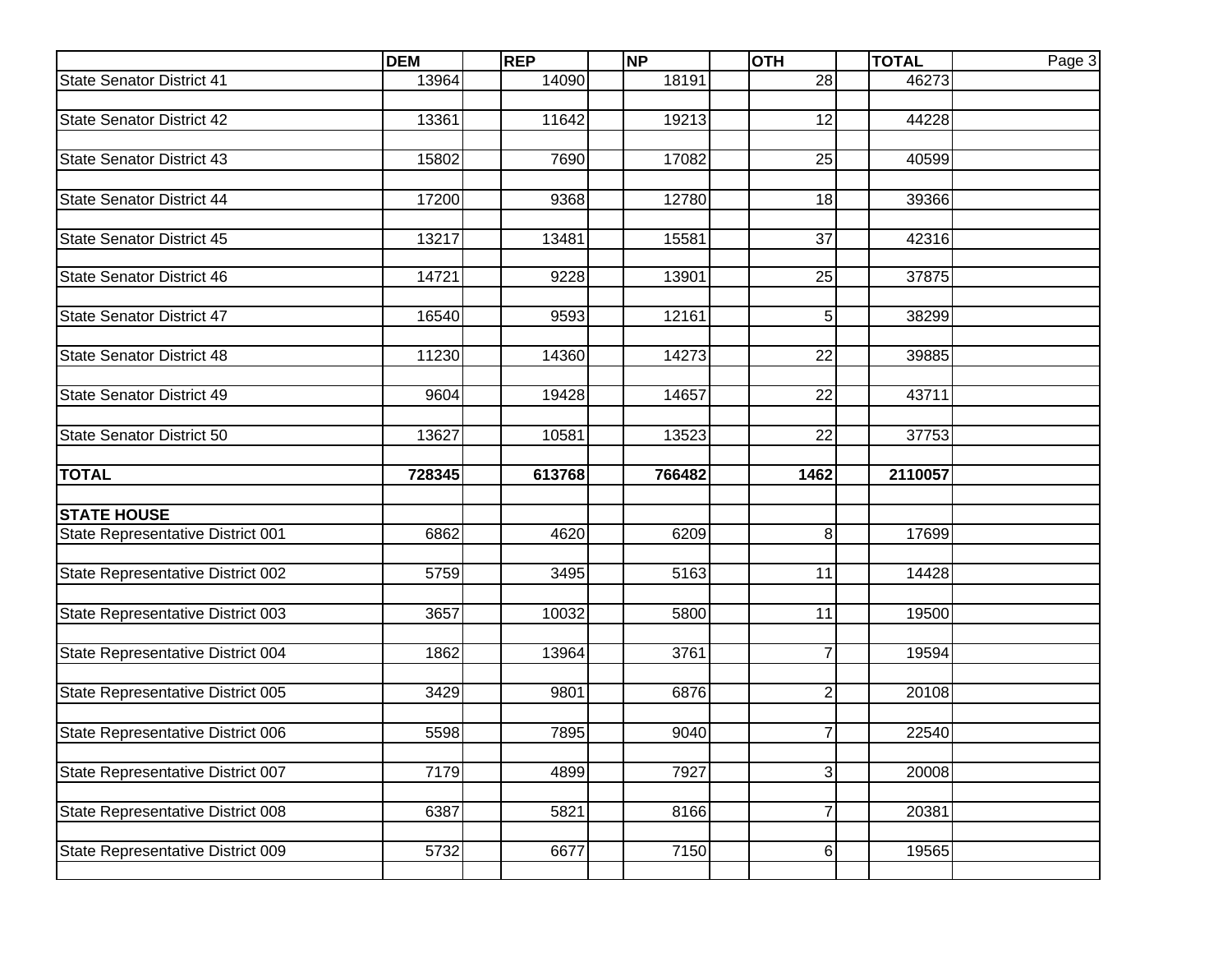|                                   | <b>DEM</b> | <b>REP</b> | <b>NP</b> | <b>OTH</b>      | <b>TOTAL</b> | Page 4 |
|-----------------------------------|------------|------------|-----------|-----------------|--------------|--------|
| State Representative District 010 | 5658       | 6866       | 8663      | 14              | 21201        |        |
|                                   |            |            |           |                 |              |        |
| State Representative District 011 | 5370       | 7047       | 7673      | 41              | 20094        |        |
|                                   |            |            |           |                 |              |        |
| State Representative District 012 | 5130       | 7426       | 8115      | $\overline{7}$  | 20678        |        |
| State Representative District 013 | 7451       | 4285       | 8330      | 10              | 20076        |        |
|                                   |            |            |           |                 |              |        |
| State Representative District 014 | 5977       | 5547       | 8186      | 8 <sup>1</sup>  | 19718        |        |
|                                   |            |            |           |                 |              |        |
| State Representative District 015 | 6624       | 4998       | 8129      | 6               | 19757        |        |
|                                   |            |            |           |                 |              |        |
| State Representative District 016 | 6219       | 6897       | 7719      | 19              | 20854        |        |
|                                   |            |            |           |                 |              |        |
| State Representative District 017 | 5098       | 7877       | 8329      | 8               | 21312        |        |
|                                   |            |            |           |                 |              |        |
| State Representative District 018 | 5292       | 5379       | 7387      | 6               | 18064        |        |
| State Representative District 019 | 6610       | 5734       | 8029      | 44              | 20417        |        |
|                                   |            |            |           |                 |              |        |
| State Representative District 020 | 7047       | 6935       | 9018      | 19              | 23019        |        |
|                                   |            |            |           |                 |              |        |
| State Representative District 021 | 7016       | 4237       | 7108      | 10              | 18371        |        |
|                                   |            |            |           |                 |              |        |
| State Representative District 022 | 9487       | 2319       | 6578      | 8               | 18392        |        |
|                                   |            |            |           |                 |              |        |
| State Representative District 023 | 6529       | 4439       | 8698      | 12              | 19678        |        |
| State Representative District 024 | 5659       | 5187       | 7589      | 3               | 18438        |        |
|                                   |            |            |           |                 |              |        |
| State Representative District 025 | 8933       | 4200       | 8313      | 13              | 21459        |        |
|                                   |            |            |           |                 |              |        |
| State Representative District 026 | 7403       | 3716       | 7700      | $\vert 4 \vert$ | 18823        |        |
|                                   |            |            |           |                 |              |        |
| State Representative District 027 | 9418       | 3661       | 6831      | 9               | 19919        |        |
|                                   |            |            |           |                 |              |        |
| State Representative District 028 | 8974       | 4126       | 6890      | 4 <sup>1</sup>  | 19994        |        |
| State Representative District 029 | 9432       | 6019       | 8532      | 22              | 24005        |        |
|                                   |            |            |           |                 |              |        |
| State Representative District 030 | 12572      | 6118       | 10161     | 32              | 28883        |        |
|                                   |            |            |           |                 |              |        |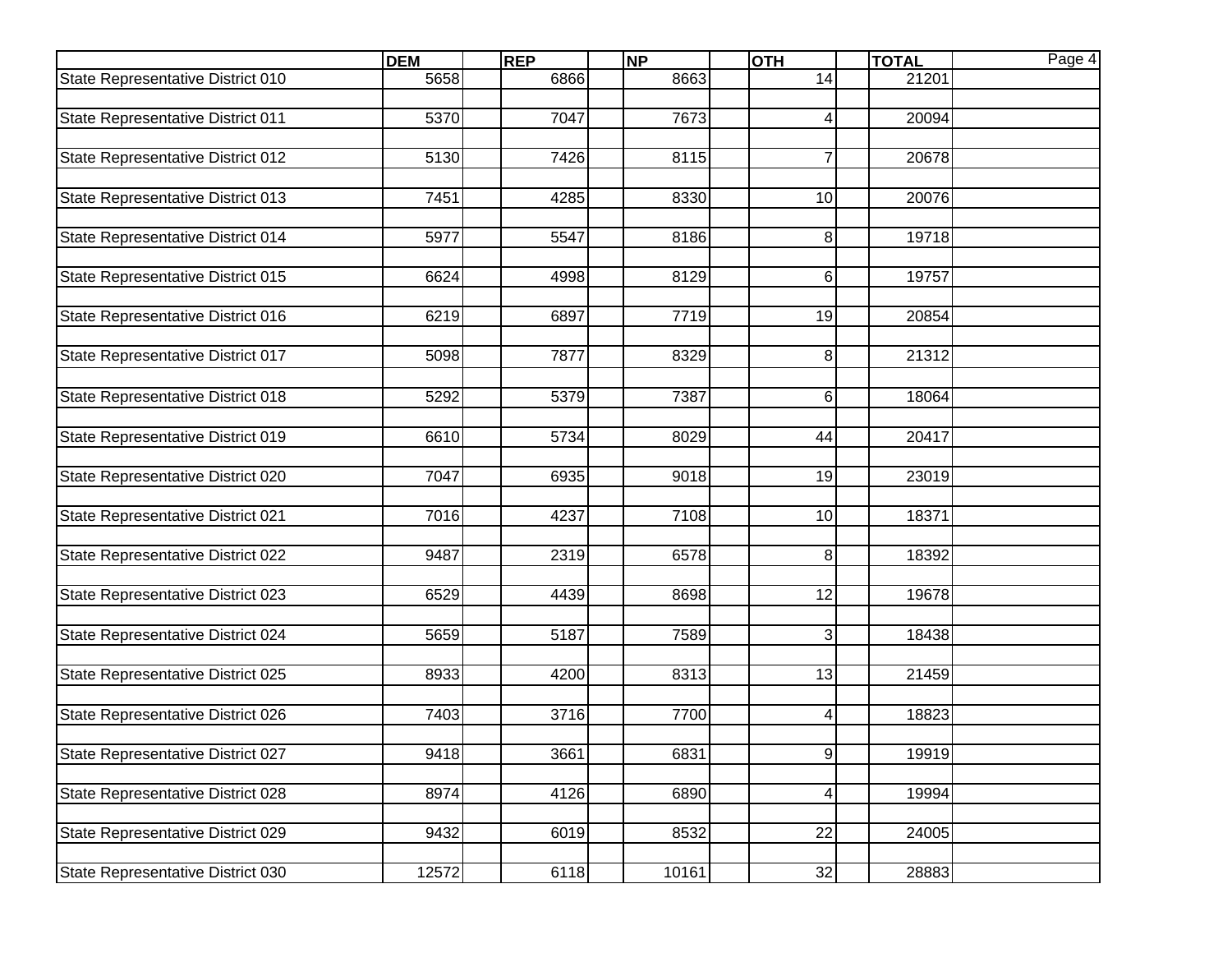| 7359<br>5079<br>8855<br>21299<br>61<br>State Representative District 031<br>6759<br>6334<br>8751<br>$\overline{9}$<br>State Representative District 032<br>21853<br>8958<br>7908<br>33<br>State Representative District 033<br>3439<br>20338<br>State Representative District 034<br>8467<br>7433<br>14<br>4335<br>20249<br>8188<br>13<br>State Representative District 035<br>6964<br>9334<br>24499<br>19<br>State Representative District 036<br>8102<br>7579<br>9939<br>25639<br>8163<br>18<br>State Representative District 037<br>7679<br>6829<br>22689<br>State Representative District 038<br>9027<br>4838<br>18<br>20129<br>6246<br>State Representative District 039<br>6239<br>11<br>20963<br>5627<br>9086<br>9<br>5444<br>7429<br>7539<br>State Representative District 040<br>20421<br>10<br>8586<br>5601<br>6599<br>State Representative District 041<br>20796<br>17<br>9426<br>7710<br>State Representative District 042<br>6900<br>24053<br>State Representative District 043<br>6647<br>5651<br>7301<br>$6 \mid$<br>19605<br>State Representative District 044<br>8 <sup>1</sup><br>5520<br>6743<br>7763<br>20034<br>State Representative District 045<br>8573<br>6046<br>11105<br>134<br>25858<br>47<br>8886<br>6237<br>8443<br>23613<br>20<br>State Representative District 047<br>9275<br>12377<br>13964<br>35636<br>State Representative District 048<br>5006<br>7963<br>17<br>20230<br>7244<br>13<br>State Representative District 049<br>8016<br>4837<br>6960<br>19826<br>$5 \mid$<br>State Representative District 050<br>5236<br>5938<br>7481<br>18660<br>State Representative District 051<br>6530<br>8570<br>13<br>4793<br>19906 |                                   | <b>DEM</b> | <b>REP</b> | <b>NP</b> | <b>OTH</b> | <b>TOTAL</b> | Page 5 |
|------------------------------------------------------------------------------------------------------------------------------------------------------------------------------------------------------------------------------------------------------------------------------------------------------------------------------------------------------------------------------------------------------------------------------------------------------------------------------------------------------------------------------------------------------------------------------------------------------------------------------------------------------------------------------------------------------------------------------------------------------------------------------------------------------------------------------------------------------------------------------------------------------------------------------------------------------------------------------------------------------------------------------------------------------------------------------------------------------------------------------------------------------------------------------------------------------------------------------------------------------------------------------------------------------------------------------------------------------------------------------------------------------------------------------------------------------------------------------------------------------------------------------------------------------------------------------------------------------------------------------------------------------------|-----------------------------------|------------|------------|-----------|------------|--------------|--------|
|                                                                                                                                                                                                                                                                                                                                                                                                                                                                                                                                                                                                                                                                                                                                                                                                                                                                                                                                                                                                                                                                                                                                                                                                                                                                                                                                                                                                                                                                                                                                                                                                                                                            |                                   |            |            |           |            |              |        |
|                                                                                                                                                                                                                                                                                                                                                                                                                                                                                                                                                                                                                                                                                                                                                                                                                                                                                                                                                                                                                                                                                                                                                                                                                                                                                                                                                                                                                                                                                                                                                                                                                                                            |                                   |            |            |           |            |              |        |
|                                                                                                                                                                                                                                                                                                                                                                                                                                                                                                                                                                                                                                                                                                                                                                                                                                                                                                                                                                                                                                                                                                                                                                                                                                                                                                                                                                                                                                                                                                                                                                                                                                                            |                                   |            |            |           |            |              |        |
|                                                                                                                                                                                                                                                                                                                                                                                                                                                                                                                                                                                                                                                                                                                                                                                                                                                                                                                                                                                                                                                                                                                                                                                                                                                                                                                                                                                                                                                                                                                                                                                                                                                            |                                   |            |            |           |            |              |        |
|                                                                                                                                                                                                                                                                                                                                                                                                                                                                                                                                                                                                                                                                                                                                                                                                                                                                                                                                                                                                                                                                                                                                                                                                                                                                                                                                                                                                                                                                                                                                                                                                                                                            |                                   |            |            |           |            |              |        |
|                                                                                                                                                                                                                                                                                                                                                                                                                                                                                                                                                                                                                                                                                                                                                                                                                                                                                                                                                                                                                                                                                                                                                                                                                                                                                                                                                                                                                                                                                                                                                                                                                                                            |                                   |            |            |           |            |              |        |
|                                                                                                                                                                                                                                                                                                                                                                                                                                                                                                                                                                                                                                                                                                                                                                                                                                                                                                                                                                                                                                                                                                                                                                                                                                                                                                                                                                                                                                                                                                                                                                                                                                                            |                                   |            |            |           |            |              |        |
|                                                                                                                                                                                                                                                                                                                                                                                                                                                                                                                                                                                                                                                                                                                                                                                                                                                                                                                                                                                                                                                                                                                                                                                                                                                                                                                                                                                                                                                                                                                                                                                                                                                            |                                   |            |            |           |            |              |        |
|                                                                                                                                                                                                                                                                                                                                                                                                                                                                                                                                                                                                                                                                                                                                                                                                                                                                                                                                                                                                                                                                                                                                                                                                                                                                                                                                                                                                                                                                                                                                                                                                                                                            |                                   |            |            |           |            |              |        |
|                                                                                                                                                                                                                                                                                                                                                                                                                                                                                                                                                                                                                                                                                                                                                                                                                                                                                                                                                                                                                                                                                                                                                                                                                                                                                                                                                                                                                                                                                                                                                                                                                                                            |                                   |            |            |           |            |              |        |
|                                                                                                                                                                                                                                                                                                                                                                                                                                                                                                                                                                                                                                                                                                                                                                                                                                                                                                                                                                                                                                                                                                                                                                                                                                                                                                                                                                                                                                                                                                                                                                                                                                                            |                                   |            |            |           |            |              |        |
|                                                                                                                                                                                                                                                                                                                                                                                                                                                                                                                                                                                                                                                                                                                                                                                                                                                                                                                                                                                                                                                                                                                                                                                                                                                                                                                                                                                                                                                                                                                                                                                                                                                            |                                   |            |            |           |            |              |        |
|                                                                                                                                                                                                                                                                                                                                                                                                                                                                                                                                                                                                                                                                                                                                                                                                                                                                                                                                                                                                                                                                                                                                                                                                                                                                                                                                                                                                                                                                                                                                                                                                                                                            |                                   |            |            |           |            |              |        |
|                                                                                                                                                                                                                                                                                                                                                                                                                                                                                                                                                                                                                                                                                                                                                                                                                                                                                                                                                                                                                                                                                                                                                                                                                                                                                                                                                                                                                                                                                                                                                                                                                                                            |                                   |            |            |           |            |              |        |
|                                                                                                                                                                                                                                                                                                                                                                                                                                                                                                                                                                                                                                                                                                                                                                                                                                                                                                                                                                                                                                                                                                                                                                                                                                                                                                                                                                                                                                                                                                                                                                                                                                                            |                                   |            |            |           |            |              |        |
|                                                                                                                                                                                                                                                                                                                                                                                                                                                                                                                                                                                                                                                                                                                                                                                                                                                                                                                                                                                                                                                                                                                                                                                                                                                                                                                                                                                                                                                                                                                                                                                                                                                            |                                   |            |            |           |            |              |        |
|                                                                                                                                                                                                                                                                                                                                                                                                                                                                                                                                                                                                                                                                                                                                                                                                                                                                                                                                                                                                                                                                                                                                                                                                                                                                                                                                                                                                                                                                                                                                                                                                                                                            |                                   |            |            |           |            |              |        |
|                                                                                                                                                                                                                                                                                                                                                                                                                                                                                                                                                                                                                                                                                                                                                                                                                                                                                                                                                                                                                                                                                                                                                                                                                                                                                                                                                                                                                                                                                                                                                                                                                                                            |                                   |            |            |           |            |              |        |
|                                                                                                                                                                                                                                                                                                                                                                                                                                                                                                                                                                                                                                                                                                                                                                                                                                                                                                                                                                                                                                                                                                                                                                                                                                                                                                                                                                                                                                                                                                                                                                                                                                                            |                                   |            |            |           |            |              |        |
|                                                                                                                                                                                                                                                                                                                                                                                                                                                                                                                                                                                                                                                                                                                                                                                                                                                                                                                                                                                                                                                                                                                                                                                                                                                                                                                                                                                                                                                                                                                                                                                                                                                            |                                   |            |            |           |            |              |        |
|                                                                                                                                                                                                                                                                                                                                                                                                                                                                                                                                                                                                                                                                                                                                                                                                                                                                                                                                                                                                                                                                                                                                                                                                                                                                                                                                                                                                                                                                                                                                                                                                                                                            |                                   |            |            |           |            |              |        |
|                                                                                                                                                                                                                                                                                                                                                                                                                                                                                                                                                                                                                                                                                                                                                                                                                                                                                                                                                                                                                                                                                                                                                                                                                                                                                                                                                                                                                                                                                                                                                                                                                                                            |                                   |            |            |           |            |              |        |
|                                                                                                                                                                                                                                                                                                                                                                                                                                                                                                                                                                                                                                                                                                                                                                                                                                                                                                                                                                                                                                                                                                                                                                                                                                                                                                                                                                                                                                                                                                                                                                                                                                                            |                                   |            |            |           |            |              |        |
|                                                                                                                                                                                                                                                                                                                                                                                                                                                                                                                                                                                                                                                                                                                                                                                                                                                                                                                                                                                                                                                                                                                                                                                                                                                                                                                                                                                                                                                                                                                                                                                                                                                            |                                   |            |            |           |            |              |        |
|                                                                                                                                                                                                                                                                                                                                                                                                                                                                                                                                                                                                                                                                                                                                                                                                                                                                                                                                                                                                                                                                                                                                                                                                                                                                                                                                                                                                                                                                                                                                                                                                                                                            |                                   |            |            |           |            |              |        |
|                                                                                                                                                                                                                                                                                                                                                                                                                                                                                                                                                                                                                                                                                                                                                                                                                                                                                                                                                                                                                                                                                                                                                                                                                                                                                                                                                                                                                                                                                                                                                                                                                                                            |                                   |            |            |           |            |              |        |
|                                                                                                                                                                                                                                                                                                                                                                                                                                                                                                                                                                                                                                                                                                                                                                                                                                                                                                                                                                                                                                                                                                                                                                                                                                                                                                                                                                                                                                                                                                                                                                                                                                                            |                                   |            |            |           |            |              |        |
|                                                                                                                                                                                                                                                                                                                                                                                                                                                                                                                                                                                                                                                                                                                                                                                                                                                                                                                                                                                                                                                                                                                                                                                                                                                                                                                                                                                                                                                                                                                                                                                                                                                            |                                   |            |            |           |            |              |        |
|                                                                                                                                                                                                                                                                                                                                                                                                                                                                                                                                                                                                                                                                                                                                                                                                                                                                                                                                                                                                                                                                                                                                                                                                                                                                                                                                                                                                                                                                                                                                                                                                                                                            | State Representative District 046 |            |            |           |            |              |        |
|                                                                                                                                                                                                                                                                                                                                                                                                                                                                                                                                                                                                                                                                                                                                                                                                                                                                                                                                                                                                                                                                                                                                                                                                                                                                                                                                                                                                                                                                                                                                                                                                                                                            |                                   |            |            |           |            |              |        |
|                                                                                                                                                                                                                                                                                                                                                                                                                                                                                                                                                                                                                                                                                                                                                                                                                                                                                                                                                                                                                                                                                                                                                                                                                                                                                                                                                                                                                                                                                                                                                                                                                                                            |                                   |            |            |           |            |              |        |
|                                                                                                                                                                                                                                                                                                                                                                                                                                                                                                                                                                                                                                                                                                                                                                                                                                                                                                                                                                                                                                                                                                                                                                                                                                                                                                                                                                                                                                                                                                                                                                                                                                                            |                                   |            |            |           |            |              |        |
|                                                                                                                                                                                                                                                                                                                                                                                                                                                                                                                                                                                                                                                                                                                                                                                                                                                                                                                                                                                                                                                                                                                                                                                                                                                                                                                                                                                                                                                                                                                                                                                                                                                            |                                   |            |            |           |            |              |        |
|                                                                                                                                                                                                                                                                                                                                                                                                                                                                                                                                                                                                                                                                                                                                                                                                                                                                                                                                                                                                                                                                                                                                                                                                                                                                                                                                                                                                                                                                                                                                                                                                                                                            |                                   |            |            |           |            |              |        |
|                                                                                                                                                                                                                                                                                                                                                                                                                                                                                                                                                                                                                                                                                                                                                                                                                                                                                                                                                                                                                                                                                                                                                                                                                                                                                                                                                                                                                                                                                                                                                                                                                                                            |                                   |            |            |           |            |              |        |
|                                                                                                                                                                                                                                                                                                                                                                                                                                                                                                                                                                                                                                                                                                                                                                                                                                                                                                                                                                                                                                                                                                                                                                                                                                                                                                                                                                                                                                                                                                                                                                                                                                                            |                                   |            |            |           |            |              |        |
|                                                                                                                                                                                                                                                                                                                                                                                                                                                                                                                                                                                                                                                                                                                                                                                                                                                                                                                                                                                                                                                                                                                                                                                                                                                                                                                                                                                                                                                                                                                                                                                                                                                            |                                   |            |            |           |            |              |        |
|                                                                                                                                                                                                                                                                                                                                                                                                                                                                                                                                                                                                                                                                                                                                                                                                                                                                                                                                                                                                                                                                                                                                                                                                                                                                                                                                                                                                                                                                                                                                                                                                                                                            |                                   |            |            |           |            |              |        |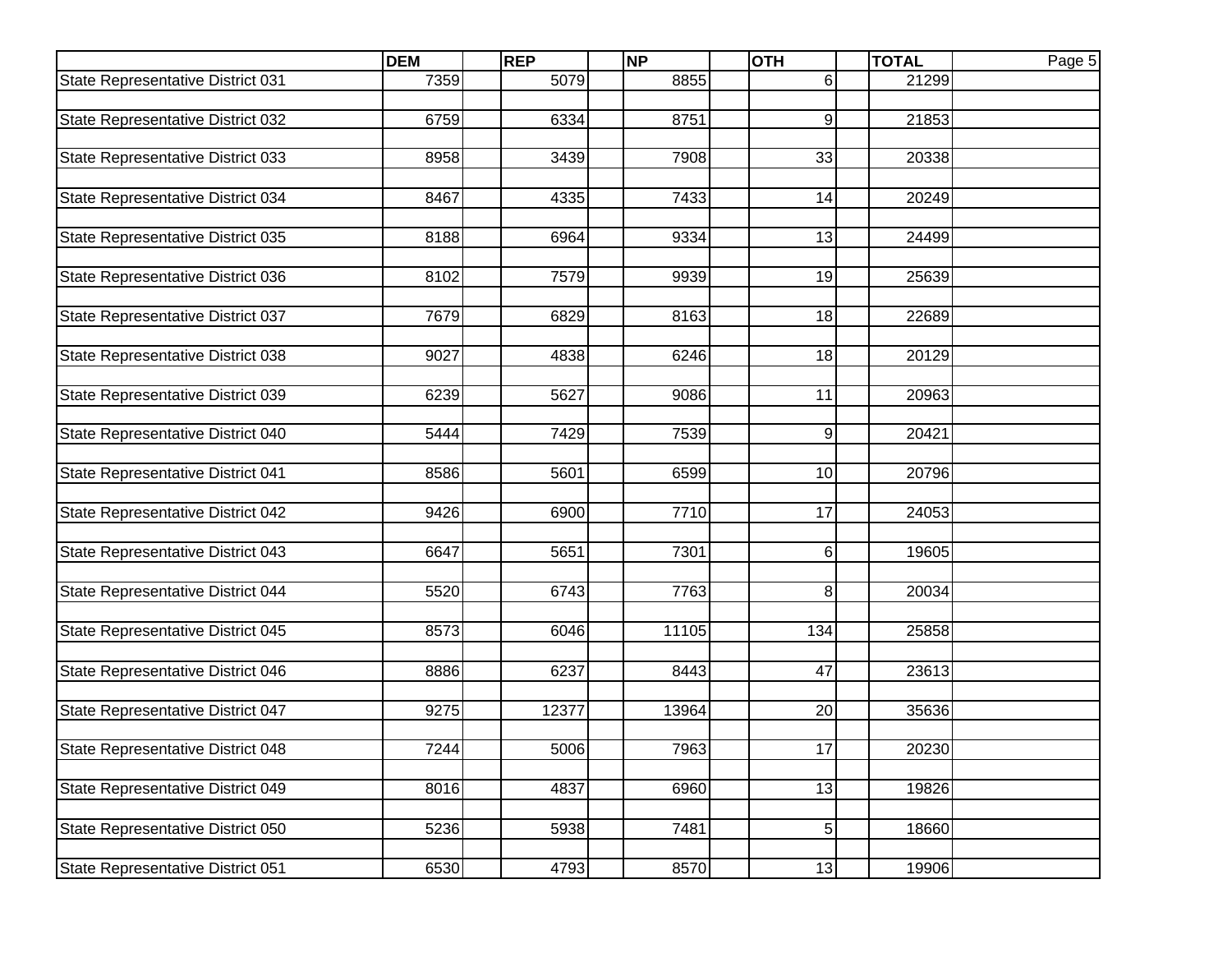|                                   | <b>DEM</b> | <b>REP</b> | <b>NP</b> | <b>OTH</b>     | <b>TOTAL</b> | Page 6 |
|-----------------------------------|------------|------------|-----------|----------------|--------------|--------|
| State Representative District 052 | 4684       | 6299       | 7631      | 4              | 18618        |        |
|                                   |            |            |           |                |              |        |
| State Representative District 053 | 4971       | 7911       | 7791      | $\overline{2}$ | 20675        |        |
|                                   |            |            |           |                |              |        |
| State Representative District 054 | 5872       | 6129       | 7142      | $\overline{7}$ | 19150        |        |
|                                   |            |            |           |                |              |        |
| State Representative District 055 | 5429       | 6448       | 6743      | 8              | 18628        |        |
| State Representative District 056 |            | 6430       | 6404      |                |              |        |
|                                   | 6271       |            |           | 7              | 19112        |        |
| State Representative District 057 | 5123       | 8614       | 7548      | 7              | 21292        |        |
|                                   |            |            |           |                |              |        |
| State Representative District 058 | 5552       | 7304       | 7415      | $\mathsf{Z}$   | 20278        |        |
|                                   |            |            |           |                |              |        |
| State Representative District 059 | 8062       | 7971       | 5970      | 14             | 22017        |        |
|                                   |            |            |           |                |              |        |
| State Representative District 060 | 7775       | 7998       | 7176      | 21             | 22970        |        |
|                                   |            |            |           |                |              |        |
| State Representative District 061 | 11302      | 5118       | 4922      | 22             | 21364        |        |
|                                   |            |            |           |                |              |        |
| State Representative District 062 | 8901       | 3273       | 5225      | 17             | 17416        |        |
|                                   |            |            |           |                |              |        |
| State Representative District 063 | 8354       | 9073       | 7126      | 18             | 24571        |        |
|                                   |            |            |           |                |              |        |
| State Representative District 064 | 9575       | 5100       | 5835      | 21             | 20531        |        |
| State Representative District 065 | 8773       | 3042       | 5264      | 23             | 17102        |        |
|                                   |            |            |           |                |              |        |
| State Representative District 066 | 9414       | 2133       | 4209      | 27             | 15783        |        |
|                                   |            |            |           |                |              |        |
| State Representative District 067 | 10030      | 4621       | 6357      | 13             | 21021        |        |
|                                   |            |            |           |                |              |        |
| State Representative District 068 | 9570       | 3781       | 5429      | 12             | 18792        |        |
|                                   |            |            |           |                |              |        |
| State Representative District 069 | 9805       | 11833      | 10016     | 20             | 31674        |        |
|                                   |            |            |           |                |              |        |
| State Representative District 070 | 9050       | 10468      | 9303      | 25             | 28846        |        |
|                                   |            |            |           |                |              |        |
| State Representative District 071 | 6451       | 8334       | 8014      | 5              | 22804        |        |
|                                   |            |            |           |                |              |        |
| State Representative District 072 | 6356       | 6511       | 6976      | $\mathbf{7}$   | 19850        |        |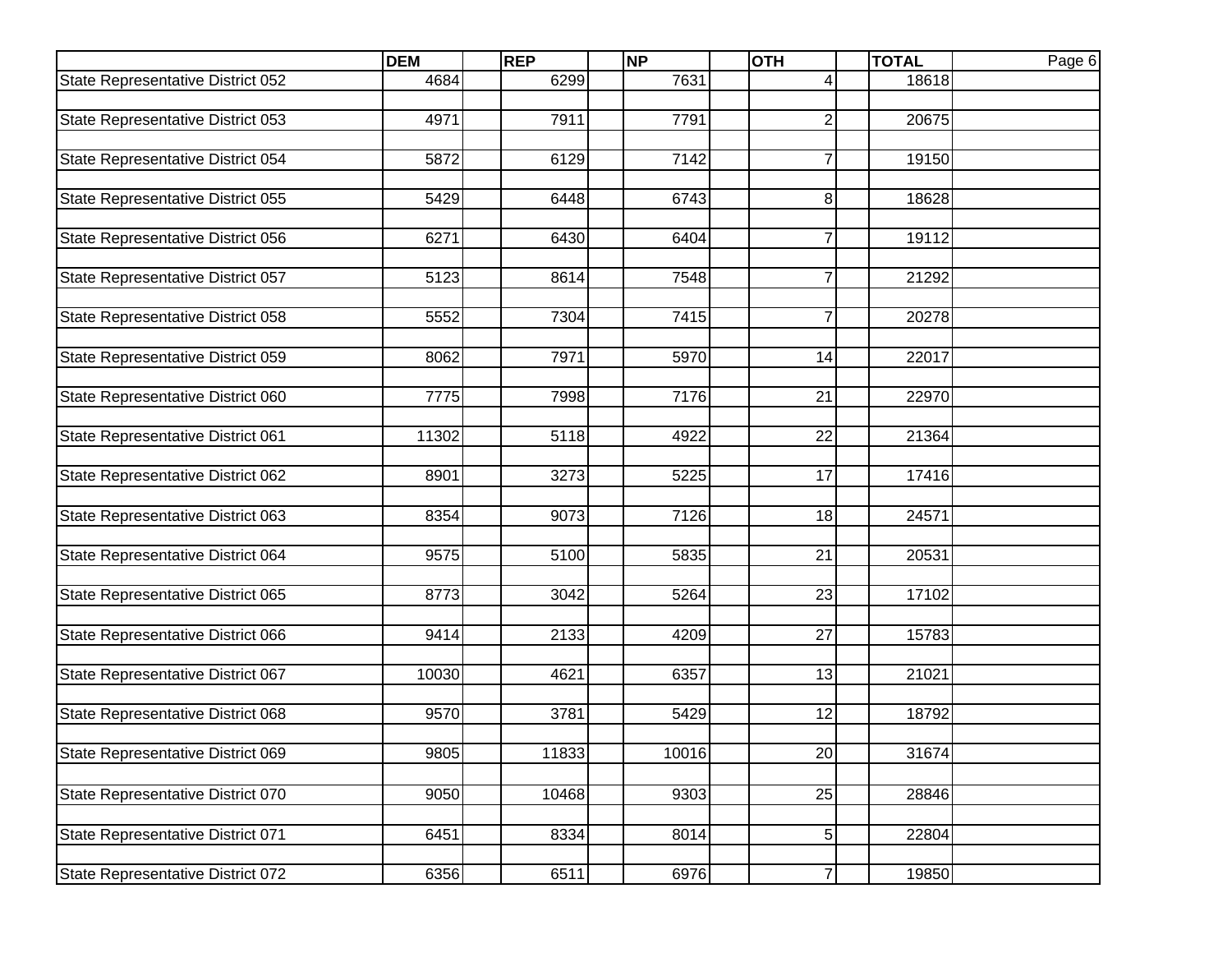|                                   | <b>DEM</b> | <b>REP</b> | <b>NP</b> | <b>OTH</b>      | <b>TOTAL</b> | Page 7 |
|-----------------------------------|------------|------------|-----------|-----------------|--------------|--------|
| State Representative District 073 | 7712       | 7313       | 8325      | 5               | 23355        |        |
|                                   |            |            |           |                 |              |        |
| State Representative District 074 | 8313       | 6872       | 8065      | 16              | 23266        |        |
|                                   |            |            |           |                 |              |        |
| State Representative District 075 | 7169       | 6447       | 7571      | 16              | 21203        |        |
|                                   |            |            |           |                 |              |        |
| State Representative District 076 | 6621       | 6054       | 8197      | 4               | 20876        |        |
|                                   |            |            |           |                 |              |        |
| State Representative District 077 | 12411      | 4551       | 10737     | 92              | 27791        |        |
| State Representative District 078 | 14322      | 4241       | 8287      | 55              | 26905        |        |
|                                   |            |            |           |                 |              |        |
| State Representative District 079 | 6286       | 5328       | 8747      | 3               | 20364        |        |
|                                   |            |            |           |                 |              |        |
| State Representative District 080 | 6400       | 6311       | 7512      | 41              | 20227        |        |
|                                   |            |            |           |                 |              |        |
| State Representative District 081 | 7706       | 6103       | 8680      | 18              | 22507        |        |
|                                   |            |            |           |                 |              |        |
| State Representative District 082 | 6258       | 7987       | 9511      | 10              | 23766        |        |
|                                   |            |            |           |                 |              |        |
| State Representative District 083 | 6485       | 5903       | 9380      | 8               | 21776        |        |
|                                   |            |            |           |                 |              |        |
| State Representative District 084 | 6876       | 5739       | 9833      | $\vert 4 \vert$ | 22452        |        |
|                                   |            |            |           |                 |              |        |
| State Representative District 085 | 7862       | 4700       | 9288      | 10              | 21860        |        |
|                                   |            |            |           |                 |              |        |
| State Representative District 086 | 7940       | 2990       | 7794      | 15              | 18739        |        |
| State Representative District 087 | 7374       | 5458       | 6569      | $6 \mid$        | 19407        |        |
|                                   |            |            |           |                 |              |        |
| State Representative District 088 | 9826       | 3910       | 6211      | 12              | 19959        |        |
|                                   |            |            |           |                 |              |        |
| State Representative District 089 | 5964       | 7019       | 7655      | 13              | 20651        |        |
|                                   |            |            |           |                 |              |        |
| State Representative District 090 | 7253       | 6462       | 7926      | 24              | 21665        |        |
|                                   |            |            |           |                 |              |        |
| State Representative District 091 | 5565       | 6232       | 7642      | $5 \mid$        | 19444        |        |
|                                   |            |            |           |                 |              |        |
| State Representative District 092 | 9156       | 2996       | 6259      | 20              | 18431        |        |
|                                   |            |            |           |                 |              |        |
| State Representative District 093 | 9504       | 3888       | 5791      | $\overline{3}$  | 19186        |        |